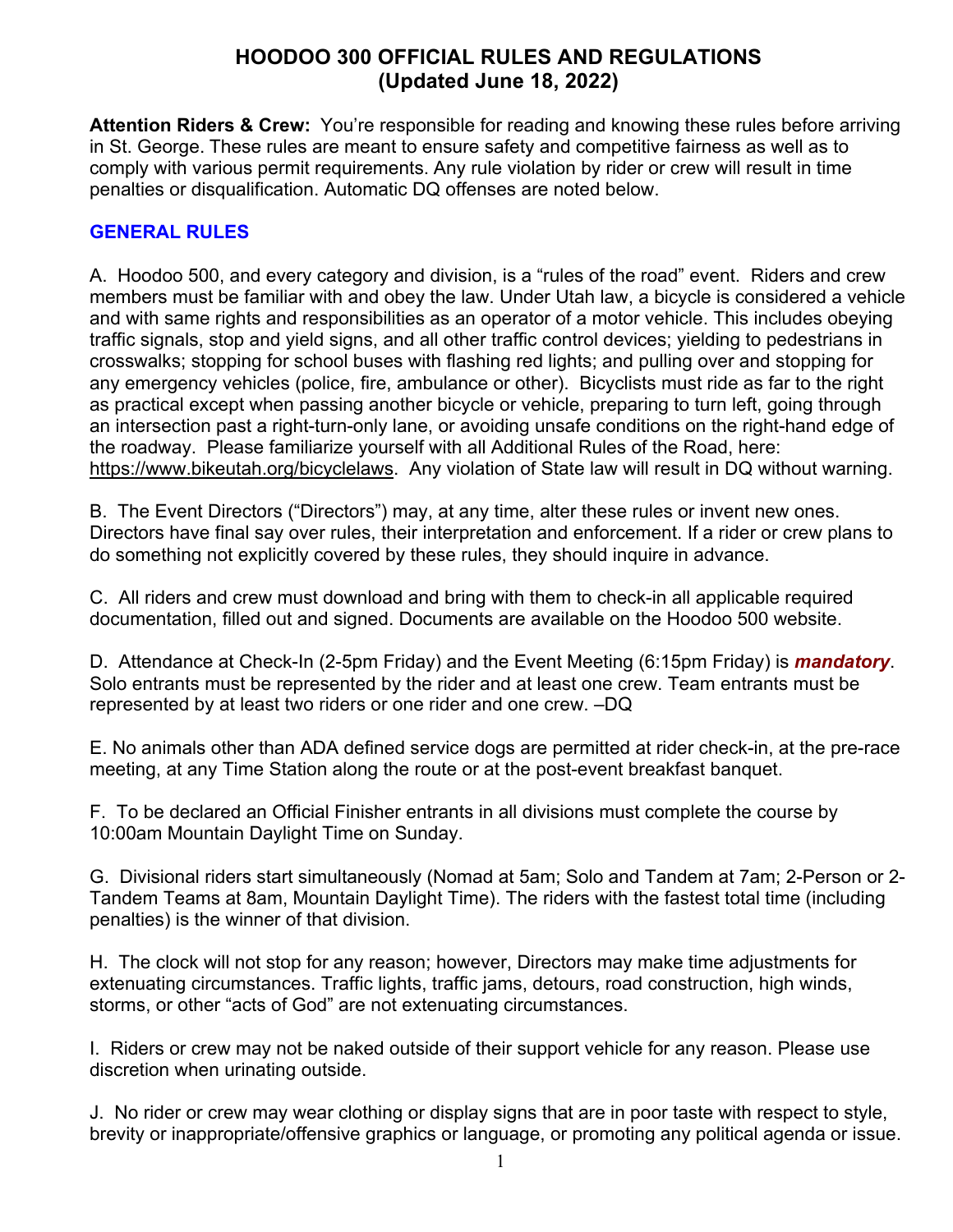K. Every crew must carry at least one cell phone, and provide the number to Directors at check-in.

L. Safety must be the single most important concern of everyone. In an emergency where human life is in jeopardy, all concern should be directed to the injured. If a rule is violated in an emergency situation, Directors may make allowances and issue time credits if appropriate.

M. IV fluids, controlled or illegal drugs, prescription stimulants, and alcohol are not permitted. –DQ

N. The rider or team in each division with the fastest total time (including penalties) is the winner. *Note:* Finish times are rounded down *to the minute*. *Seconds are disregarded.* Sprint finishes may result in a time penalty if unsportsmanlike conduct occurs at the finish line. In the event of a tie, the most senior rider or the team with the highest combined age will be declared the winner.

O. Trophies are awarded to the fastest male and female in both the Solo and Nomad divisions. For each Solo and Nomad category other than overall (age group, bicycle type, weight division), trophies will be awarded only in categories with at least three riders. The top 2-person team receives an award. If there are more than 3 teams in any particular category (2 or 4 mixed, 2 or 4 women or age groups), the category winners will receive awards. If the overall winner in any division is also the 50+ or 60+ winner, that winner is the overall winner and there will be no age group winner. Same holds true for records. If a 50+ or 60+ time is faster than the previous overall time, that time becomes the record.

# **BICYCLE REGULATIONS**

A. Bicycles must be propelled solely by human force.

B. Any number of bicycles may be used during the event. However, in the fixed gear division, all bicycles must be of the same gearing; and in the recumbent division, the rider must ride only a recumbent bicycle.

C. Devices attached to the bicycle or rider designed to reduce wind resistance or increase speed, e.g., airfoils, windscreens, fairings or sails, are prohibited. –DQ

D. All bicycles must be equipped with a functioning braking system on both wheels. A fixed-gear bicycle drivetrain is not considered a braking system. -DQ

# **RIDER RULES**

A. Each rider or team must ride every inch of the course. In the event of a wrong turn, the rider may be driven back to the exact spot where he/she left the course and continue riding from there.

B. At all times while on the bike, riders must wear a properly fastened helmet.

C. Solo riders must carry on their person the assigned GPS tracking device at all times while cycling. For relay teams, the rider taking his/her turn must carry on his/her person the assigned GPS tracking device and then must hand off the tracker to the next rider during the exchange.

D. A rider may not receive any type of push-off from a person or vehicle.

E. A rider may walk or run as long as they push or carry their bicycle.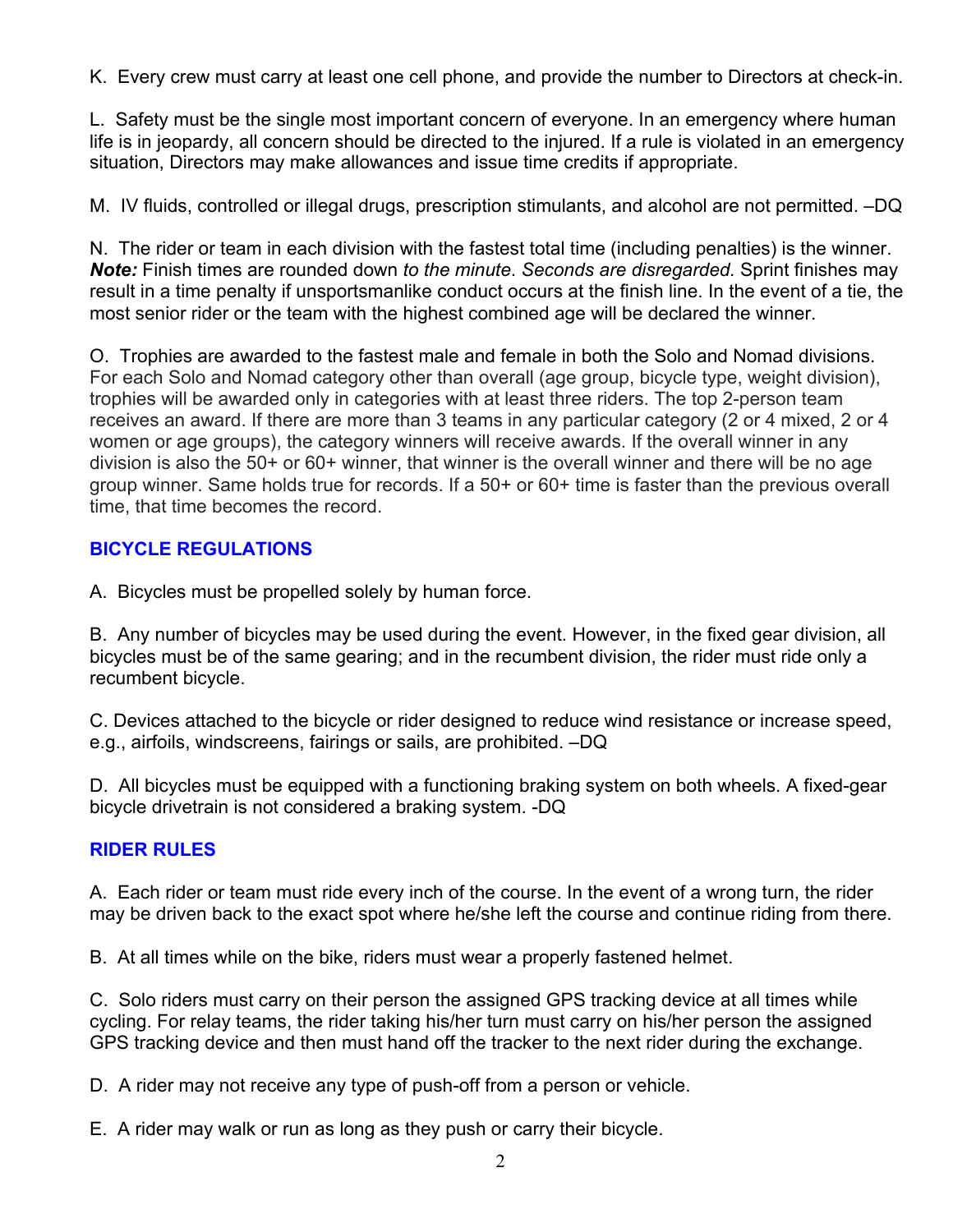F. Circling, meaning riding any portion of the course in the reverse direction, is prohibited. –DQ

G. A rider or crew must notify Directors if they abandon. Riders who abandon may join another rider's crew after notifying Directors.

### **DRAFTING / SPACING RULES**

A. Drafting is prohibited. Riders must maintain a distance of 10 yards from one another, except when passing, or riding alongside one another as described below.

B. Except in Special Ride Zones (below) and/or where riding side-by-side would impede traffic approaching from behind, two riders may ride together for a maximum 15 minutes per 24-hour period, but may not draft each other at any time. Example: Rider A rides alongside Rider B for 15 minutes. Rider A and Rider B then cannot ride together until 24 hours pass. However, Rider A may ride with Rider C for 15 minutes, and so on.

C. Riders may not draft any vehicle and must try to maintain a distance of 15 yards from another rider's support vehicle, unless passing.

### **SUPPORT VEHICLES**

A. "Support Vehicle" is a motorized vehicle with at least four wheels. An RV may be used as a Support Vehicle (but is discouraged).

B. "Follow Vehicle" is a properly equipped Support Vehicle, no wider than 82", used to directly follow a rider in hours of darkness, if a rider so desires, and where permitted. Cargo Vans, RVs and Step Vans cannot be used as Follow Vehicles. Follow Vehicles may not pull a trailer.

C. Each rider or team (other than Voyager and Nomad riders) must have at least one Support Vehicle and may have two vehicles, and at least one licensed driver per vehicle.

D. All Support Vehicles must be legally registered and meet the minimum requirements of property damage and personal injury liability insurance for the state of registration. –DQ

E. The rider's or team's name must be visible and legible on all four sides of each vehicle. Racers will receive one name sign which must be placed on the driver's door. Racers are responsible for all other signage. Lettering should be at least 4-6 inches high.

F. Follow Vehicles must be equipped with the following:

i) At least two amber (not red) flashing lights, visible only from the rear, mounted on the roof at the back of the vehicle on both the left and right. The flashing roof lights must be on at all times when following the rider, and off when not following.

ii) A rear-facing CAUTION BICYCLE AHEAD sign, purchased from Planet Ultra or made with *reflective* 3 to 5 inch lettering.

iii) A standard *reflective* equilateral "slow moving vehicle" triangle (minimum height of 12" with a reflective border not less than 1.5" wide) must be displayed while following directly behind the rider. The triangle *must* be removed or covered when the vehicle is not directly following.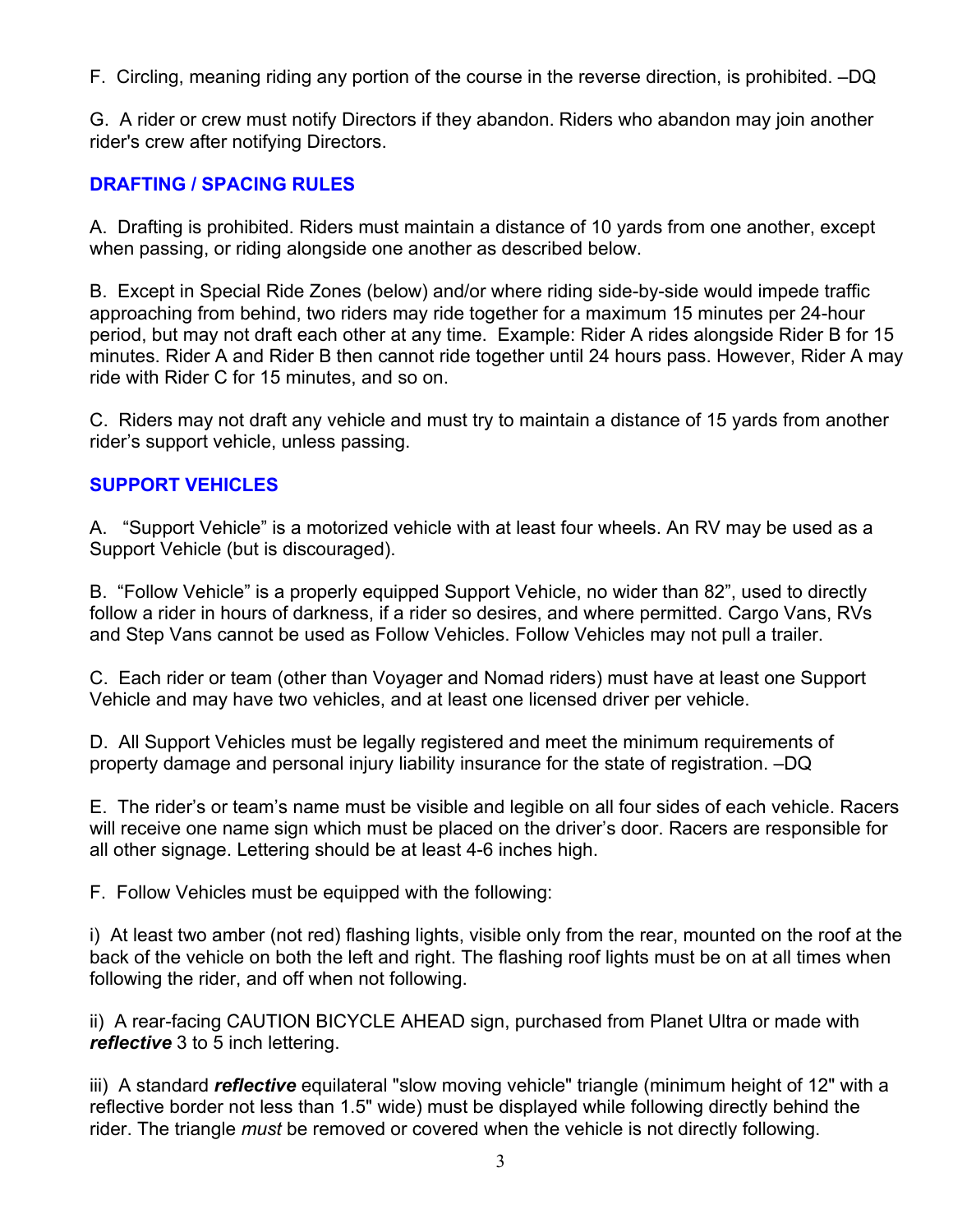G. Bike racks mounted on the rear of a Follow Vehicle must not obstruct the required signage.

H. Additional spotlights may not be mounted higher than the standard built-in headlights of the Follow Vehicle, except for a pass-off light mounted on the right side, which may be used to light the road when passing off supplies.

### **SUPPORT CREW RULES**

A. One person shall be the designated crew captain, and will be the spokesperson for the crew and rider(s).

B. There is no restriction on the maximum number of crew, but at least one licensed driver is required for all vehicles on the course. Relay teams may self-crew, and Solo riders may share crew. Self-crewing relay teams and Solos with a single crew person or shared crew are subject to restrictions below in the section Supporting/Following Your Riders.

C. If solo riders share crew, any rule violations resulting in a time penalty or DQ will affect all riders sharing the crew.

D. All crew must sign and submit the Accident Waiver and Release of Liability prior to the start. A crew person is anyone who actively assists a rider in any manner at any time during the event, including cheering or taking photographs. - DQ

E. Each rider is responsible for the actions of their crew; and may be penalized or disqualified as a result of crew misconduct.

F. During hours of darkness, every crew member must wear a reflective vest or sash when outside of their vehicle.

G. In the spirit of sportsmanship, any crew may offer assistance to any rider or crew at any time. *Caveat:* A crew member or rider *must* report to Directors any assistance given to a Voyager or Nomad regardless of the perceived significance.

H. Crew members may not run, walk or ride along with, next to, in front of, or behind their rider for any reason (except during water bottle and/or food hand-offs).

# **SUPPORTING / FOLLOWING YOUR RIDER**

A. Vehicles may follow riders during hours of darkness only; except for self-crewing 2-person teams, which may never follow. (Daytime following is a DQ offense, as it is specifically forbidden by UDOT.) Nighttime following is prohibited at all times in the "Special Ride Zones" noted in these rules and/or in the Official Hoodoo Route Book. DQ-

B. Vehicle-to-rider handoffs during daylight are prohibited. During daylight, only leapfrog support is allowed. While providing leap-frog support, vehicles must travel at or near the speed limit and may never travel alongside a rider.

C. A Support Vehicle must always park with all four wheels completely off the roadway.

D. At the rider's discretion, a properly outfitted vehicle may follow at night if not in a "Special Ride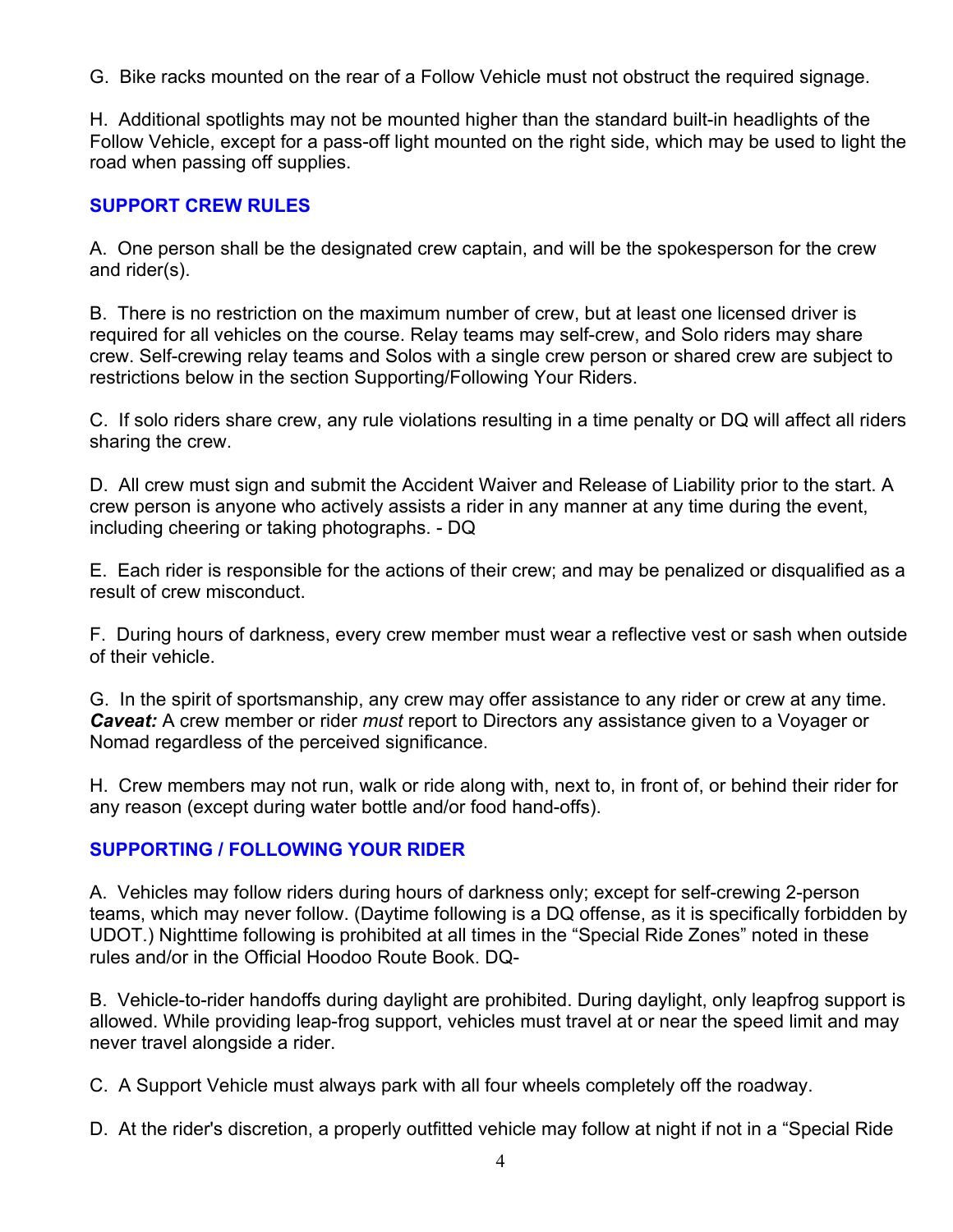Zone." Night is defined as between 8:15pm and 6:45am. When following a rider, the Follow Vehicle must be positioned as far to the right as conditions allow so that drivers approaching from behind may see past the Follow Vehicle. Follow vehicles may not take the entire lane. -DQ

E. If two or more riders share a crew, the Support Vehicle must pull over in one spot and wait for all riders to pass. A Support Vehicle may not double back on the route for reasons other than a medical or mechanical emergency which renders a rider unable to proceed. -DQ

F. Support Vehicles may not travel closer than 20 yards in front of any rider, day or night. If a rider is approaching from behind expecting to pass, the vehicle of the rider being passed must pull over and allow the approaching rider to pass.

G. Under no circumstances may more than one vehicle follow behind a rider. If two riders choose to ride together (for up to 15 minutes), only one rider's crew may follow both riders. The other must temporarily pull over. Both riders will be penalized if two crews are "caravanning."

H. If there is no traffic to the rear, during hours of darkness, support vehicles may briefly travel alongside a rider for the purpose of passing along food, beverage, or information.

I. A support vehicle may not create any advantages for a rider by breaking the force of the wind to the front or side.

J. Communication with a rider may be accomplished with a two-way radio, but not by a public address system or other loudspeaker. No sound amplification is allowed. -DQ

K. If traffic cannot pass the rider and Follow Vehicle safely, the vehicle must pull over as quickly as possible and allow traffic to pass.

L. Support vehicles must dim their front headlights for oncoming traffic. Lights must also be dimmed when following within 300 feet behind another vehicle, or when another vehicle passes.

### **RIDING AT NIGHT**

A. All bicycles ridden at night, accompanied by a Follow Vehicle, must be equipped with a headlight, *attached to the bicycle*, and at least one taillight (two are better), also *attached to the bicycle*, which must be ON at all times during hours of darkness. Both front and rear lights must be visible from 500 feet. –DQ

B. All bicycles ridden at night, not accompanied by a Follow Vehicle, must be equipped with at least two independent lighting systems, at least one of which is attached to the bicycle, and at least two taillights, which must be ON at all times during hours of darkness. All front and rear lights must be visible from 500 feet. -DQ

C. All bicycles must have reflective material facing all four directions (meaning reflectors, or reflective tape on crank arms, seat stays and fork). –DQ (Hint: When using reflective tape, to avoid damage to paint, put electrical tape on first, and place the reflective tape on top.)

D. When riding at night, riders must wear a reflective vest or sash and reflective ankle bands, and must have reflective tape or dots on all four sides of their helmet.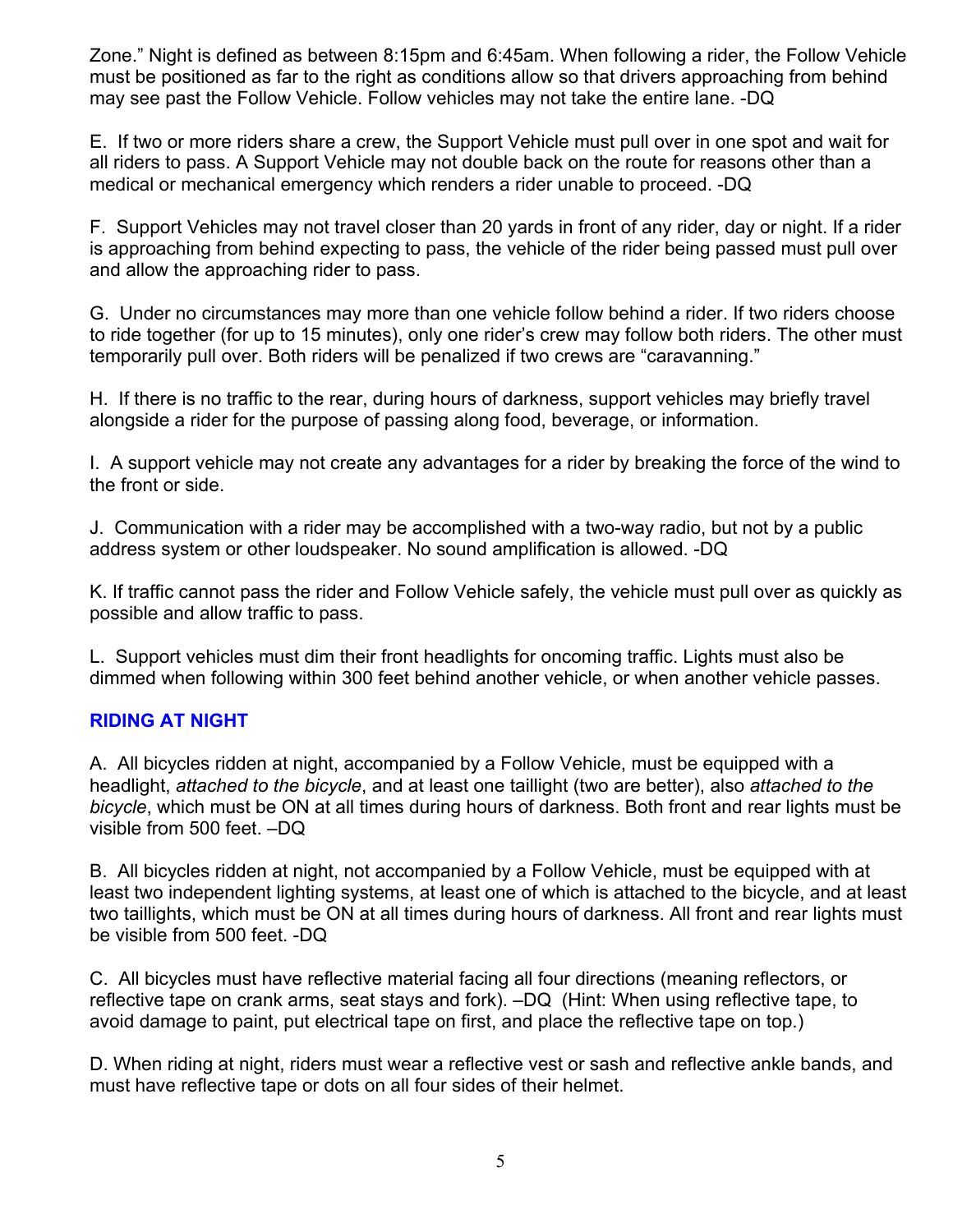#### **SPECIAL RIDE ZONES**

A. Riders begin under neutral conditions, escorted by a pace rider or vehicle that may not be passed. The escort will pull off and signal the start after the traffic light at the entrance to SR-7 (about mile 6).

B. All support vehicles must enter the course by driving south on Interstate 15, taking the exit for SR-7, turning left at the traffic light and proceeding east on SR-7. Support and/or rider exchanges may begin at mile 9, on the exit or entrance ramp for River Road. –Mandatory 1 hour penalty.

C. Support vehicles must not stop on the shoulder of SR-7 for any reason in any location. Support or rider exchanges are allowed on the following exit/entrance ramps: River Road, Warner Valley, Long Valley, Sand Hollow Rd. and 3200 West. Support vehicles must not use the exit ramps for Desert Color Pkwy or Airport Pkwy. -Mandatory 1 hour penalty.

D. Support vehicles must not stop and no rider exchanges are allowed on the course beginning at mile 35.2 (the right turn onto SR-59 in Hurricane) until beyond the top of the climb at approximately mile 38. - Mandatory 1-hour time penalty.

E. Support vehicles must not stop and no rider exchanges are allowed on the course beginning at mile 176 on UT-143 at the pullout with the Cedar Breaks National Monument sign, until mile 178, entering the town of Brian Head. This section is also a NO FOLLOW zone. –DQ

F. Support vehicles must not stop and no rider exchanges are allowed on the course beginning at mile 252.8 (the left to stay on UT-18 in Enterprise) until mile 258.1 (the summit of the climb- where there's a large pullout). After the summit, support may provide leap-frog support only (absolutely NO following) to the top of Snow Canyon. -DQ

G. Rider support ends at the top of Snow Canyon when the rider makes the right turn from UT-18 onto Snow Canyon Parkway. When riders descend into Snow Canyon State Park, all support vehicles *must* proceed straight on UT-18, which becomes Bluff Street, and return directly to the finish line to wait for their rider. –DQ

### **TEAM DIVISION RULES**

The Hoodoo 300 Rules above apply to team riders, in addition to the following:

A. Each team must enter with two riders, but only one must finish. Substitutions are allowed to the team roster up until 5pm the night before the race.

B. There is no requirement as to how many miles each team member must ride.

C. One or both riders may cycle at any time. If both teammates are on the course together, they must ride single file and stay within three feet of one another. Exception: Only one rider may start. There are no exchanges or additions until riders join their support vehicles at the first support zone.

D. When performing rider exchanges, the incoming rider must overlap wheels with the rider heading out and exchange the GPS tracker. Exception: If a team rider makes a wrong turn, another team rider may begin riding at the point where the wrong turn was made.

E. Riders may make a rolling exchange at cycling speed and momentarily ride side by side. Riders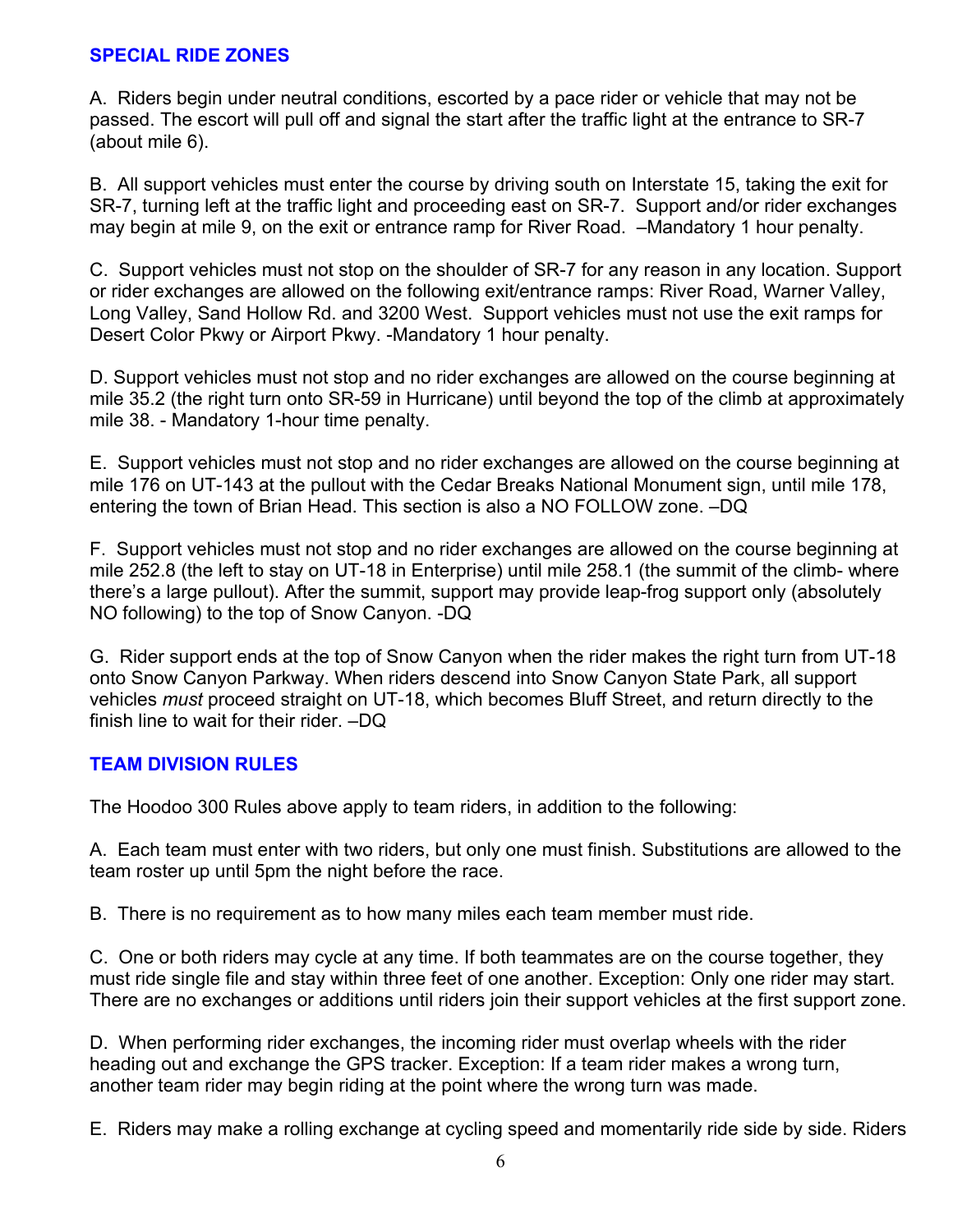may not push each other or assist acceleration in any way. The retiring rider must pull off the road and wait to be picked up; and *must not circle back to a waiting vehicle*. –DQ

F. If one team is about to pass another, the team being passed must yield right of way and both teams must resume 10-yard splits.

G. Relay teams may self-crew provided that each team member is a licensed driver, over the age of 18.

### **NOMAD DIVISION RULES**

The Nomad Division is limited to 50 riders on a first-come basis.

The Hoodoo 300 Rules above apply to Nomads, except for those related to support crews and vehicles, in addition to the following:

A. Riders must read, understand, accept all terms, sign and return to Directors the Nomad Waiver Letter before starting. No Nomad rider will be allowed to start without returning the Waiver and complying with any new rules included therein.

B. The bicycle intended for use must be presented for inspection during check-in Friday.

C. Riders must be completely self-sufficient. Absent an emergency situation, riders may not ask for or accept assistance from anyone. Penalties for violation of this rule are cumulative, as follows:  $1<sup>st</sup>$  offense - 1 hour;  $2<sup>nd</sup>$  offense - 2 hours;  $3<sup>rd</sup>$  offense - DQ.

D. At each time station, or at the Finish Line, riders must report to an Official that assistance was accepted. Failure to do so will result in an automatic DQ.

E. Riders must carry with them at all times the following items: Photo identification, jacket, leg coverings, cell phone (although there is no service in many areas), space blanket or bivvy sack.

F. Riders are encouraged to use the drop bag service to deliver bags up the course to the two manned time stations at Orderville and Panguitch. Bags are limited to 10" x 20" and 10 lbs total. All bags must be dropped off in the designated area by 7pm Friday. No bags will be accepted Saturday morning.

G. Riders may not in advance leave any items along the course for retrieval during the event. -DQ

H. In the spirit of this Division and to ensure an even playing field, riders may not have any person out on the course for any reason other than to pick them up after they've abandoned. Riders may not have any person meet them at Time Stations for any reason. –DQ

### **NOMADS CONJOINED DIVISION RULES**

The Hoodoo 300 Rules above apply to Nomads Conjoined, except for those related to support crews and vehicles, in addition to the following:

A. Conjoined Nomads are literally joined at the hip, and must ride together at all times: In a paceline or side by side (unless traffic dictates single file), or within a maximum separation of 10 feet. Exceptions: On UT-143 between Brian Head and Parowan and from the top of Snow Canyon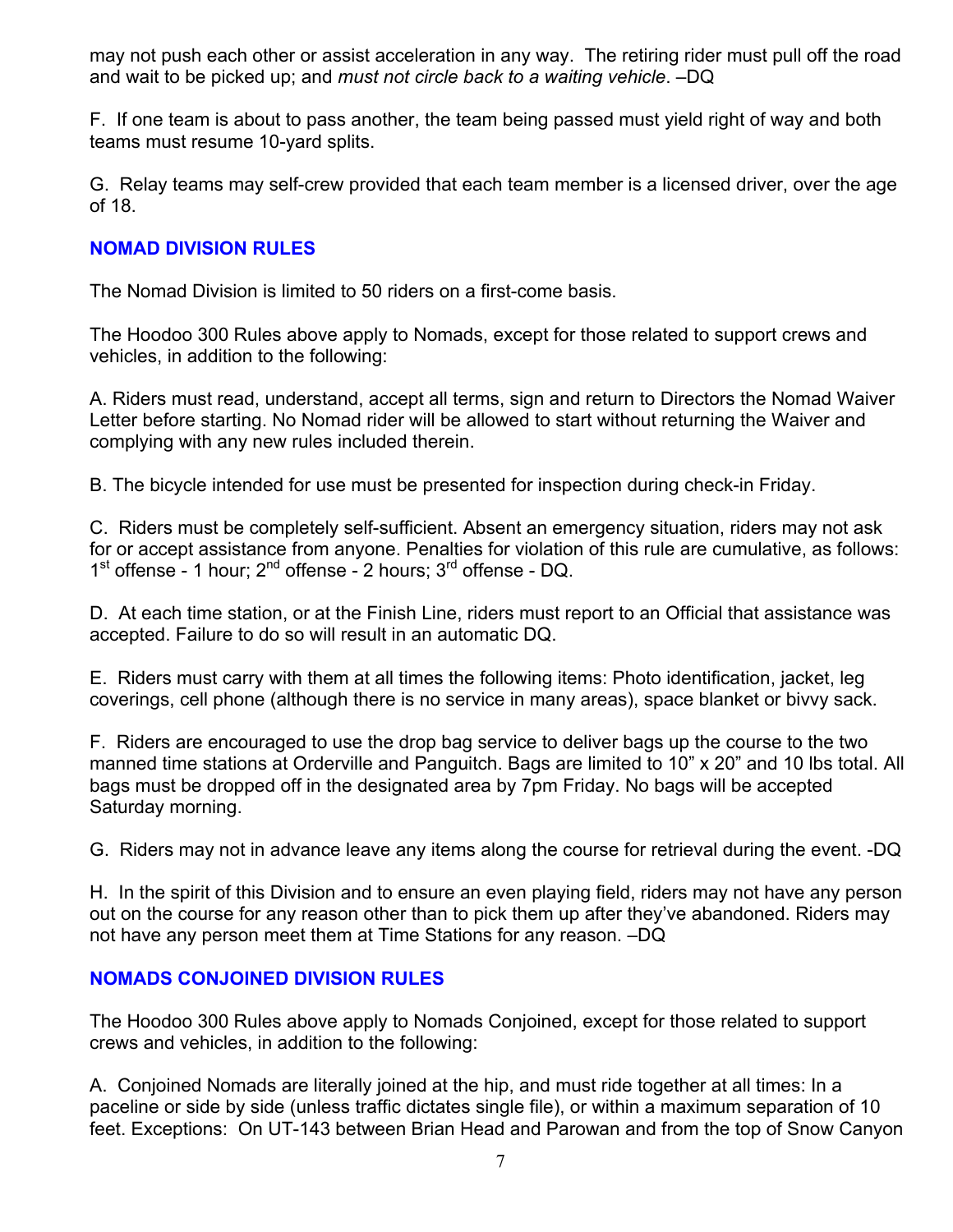to the visitor center, riders may descend at their own pace; but must rejoin in the flats to continue together.

B. Conjoined Nomads must cross the finish line together. If one rider DNFs, so must the other. If one rider receives a DQ penalty, the other rider is also DQ'd.

## **RACE OFFICIALS AND TIME STATIONS**

A. Officials will be stationed along the route at select Time Stations, and will also travel the course in marked or covert vehicles. Riders and crew are expected to treat Officials respectfully and must comply with any instructions given by Officials.

B. Any Official may give a time penalty or DQ a rider on the spot; or may report the violation to Directors who may assess the penalty or DQ the rider at a later time.

C. Officials are instructed to keep interaction with crew and riders to a minimum; and cannot give aid or favor to any rider. Officials will only reveal riders' positions and arrival times at Time Stations, if known. Officials are not responsible for the reporting of inaccurate information.

D. Time Stations are located along the course, as noted in the Official Route. Some will be manned and some will not. Each rider/team or their crew must check in at each Time Station. At manned Time Stations, rider or crew must report to the Official. At unmanned Time Stations, rider or crew must contact Headquarters via text, and report the rider or team name, the Time Station number, and the time the rider passed the Time Station. Headquarters must be contacted within 15 minutes of a rider passing an unmanned Time Station. Exception: A rider or crew must *immediately call (not text)* Headquarters when their rider(s) head down Snow Canyon at TS7.

E. Crews will be given any messages, including notification of penalties or DQ, either from Officials at Time Stations, when they call Headquarters and/or via live Facebook or Twitter posts.

### **TIME PENALTIES**

A. Non-DQ rule violations will result in the following cumulative time penalties, which will be added to the rider's or team's total time at the finish line: 1st offense- 15 minutes (unless the specific violation mandates more); 2nd offense- ½ hour; 3rd offense- 1 hour; 4th offense- DQ

B. Ignorance of the rules is never an excuse. Each year, to prove that you've read them, we've asked each rider or team to bring with them to check-in an envelope containing a minimum \$5 donation to the official charity of the event. This year, we're making a small change.

It has been our pleasure for over twenty years to serve the ultra community. We've committed ourselves to creating endurance events for a very special and exclusive audience of committed athletes- YOU! We've been blessed to make *a modest living* doing what we love to do; and hopefully bring joy and a sense of personal accomplishment into your lives.

With the support of amazing Planet Ultra people, we've been for the most part, able to weather the COVID-19 storm with our virtual doubles, mileage challenges and jersey sales. But we've not hosted an actual event since February; and unfortunately, it looks like the events we postponed to September/October will also be cancelled due to California's tough restrictions.

So this year's envelope will benefit Planet Ultra. Include a note letting us know what Planet Ultra